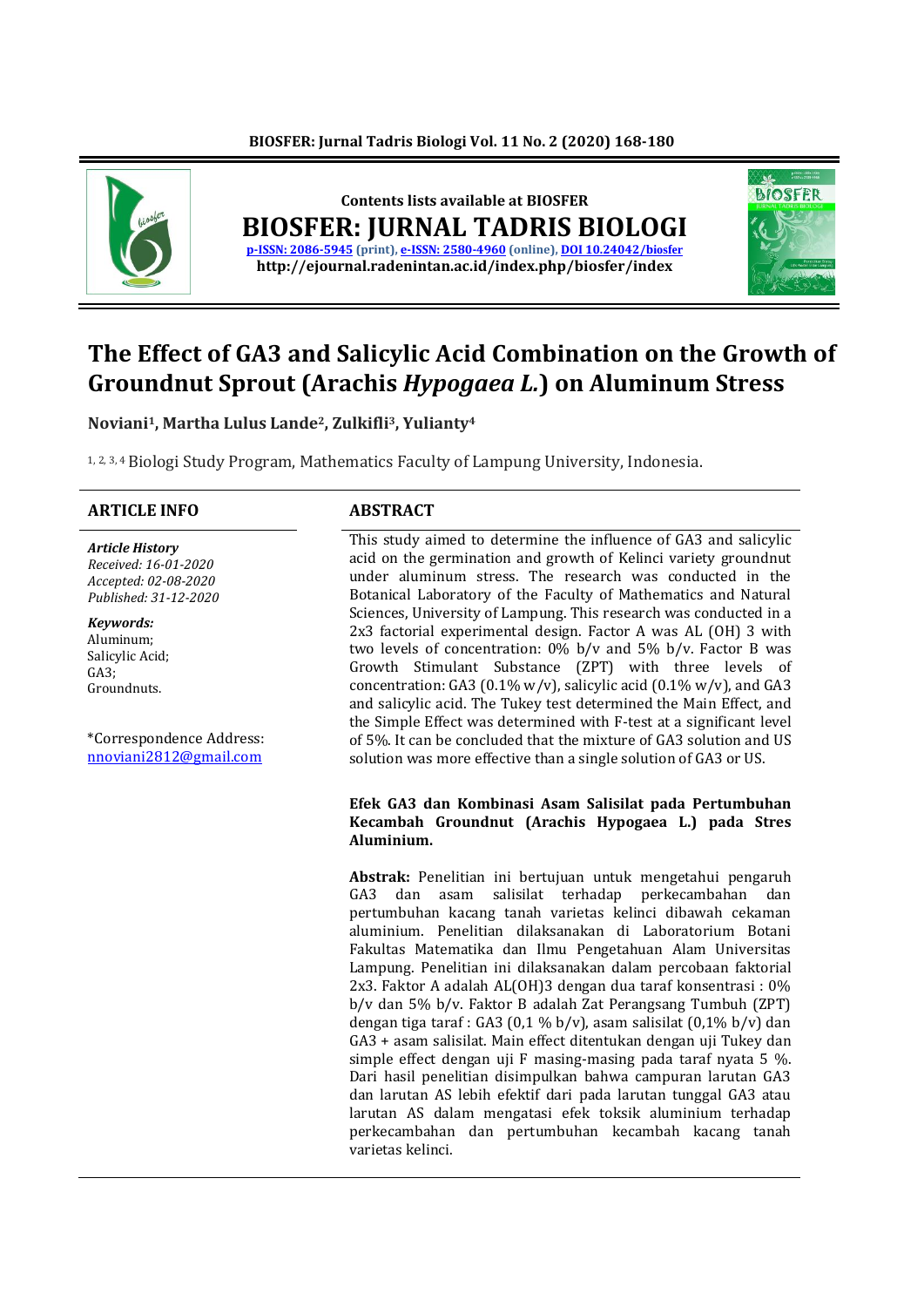# **INTRODUCTION**

Groundnut is a protein source in the Indonesian diet with a high economic value in agribusiness commodities (Rahayu et al., 2020; SAIRDAMA, 2017; Sembiring et al., 2014). The yearly needs for groundnuts are increasing along with population and nutritional needs (Gulo et al., 2020; Hama, 2018; Rozak, 2020), food diversification, and the feed and food industry in Indonesia (Ariani et al., 2013; Santoso, 2017). However, Indonesian groundnut production has not been sufficient because it requires imports from abroad (Puspita & Tambunan, 2018; Siregar et al., 2017; Ulhair et al., 2018). Therefore, the government strives to increase production by expanding the planting area and using appropriate fertilizers (Bimasri & Murniati, 2017; Sembiring et al., 2014).

In Indonesia, people consider groundnuts as an industrial food ingredient (Abdullah et al., 2014; Mutia & Saleh, 2016). The groundnut is usually planted in rice fields or moor singly or in multiple ways in an intercropping system(Rahmi, 2017; Simbolon, 2017; Wahyusi et al., 2012). As a food ingredient, groundnut seeds contain lots of fat and protein (Kurniawan & Purnamawati, 2017; Santosa, 2010; Surya et al., 2013). Groundnut production in Indonesia ranks second after soybeans (Simamora et al., 2013; Sugari & Islami, 2019). Groundnuts have a major role in meeting the needs of legumes (Mayura & Idris, 2019). Groundnuts also contains 25-30% protein, 40-50% fat, 12% carbohydrates, and vitamin B1. Those nutritional contents place groundnuts' nutritional fulfillment second after soybean (Aslamiah & Sularno, 2018). In the industrial sector, groundnuts are used to produced margarine, soap, cooking oil, and many others (Gusmiatun et al., 2020; Merta et al., 2018).

Production can be increased using superior varieties and improving technical cultures, such as plant care, proper fertilization, and drainage systems. (Primandari, 2019; Sembiring et al., 2014). One of the reasons for the decline in groundnut production is the gynophore's inability to enter the soil, which causes the gynophore to fail to form pods (Hadi, 2017). Salicylic acid is an important signal in plant resistance used to impact resistance to disease (Primandari, 2019; AR Putri, 2017). Plants' salicylic acid responses to pathogenic attacks as a form of defense (Afkar et al., 2019; AOT Putri et al., 2016). Salicylic acid is a hormone naturally produced by plants (Novita & Siregar, 2015; Yulianti, 2012). Salicylic acid is a phenolic compound with a tolerance effect against abiotic stress (EFENDI, 2016).

Research on GA3 was previously done on maize and bean germination (Noviana & Nurcahyani, 2019; Sriyanto et al., 2019), salicylic acid on sprouts growth (Andriani et al., 2015; Noviana & Nurcahyani, 2019), maize and rice (Arachis Hypogaea L.), groundnuts variety with SP-36 fertilizer and pore width on leaf stomata (Hayati et al., 2012; Taluta et al., 2017), and the role of phosphorus in aluminum stress (Lestari et al., 2017). This research aimed to determine the effect of GA3 and salicylic acid on germination and growth of Kelinci varieties of groundnuts under aluminum stress.

# **METHOD**

This research was conducted at the Botanical Laboratory, Faculty of Mathematics and Natural Sciences, the University of Lampung, from November to December 2018. The equipment used in this study were plastic trays, plastic cups, filter paper, labels, tissues, rubber bands, plastic, beaker glass, Erlenmeyer, measuring cup, volume pipette, drop pipette, test tube, mortar, crucible rack,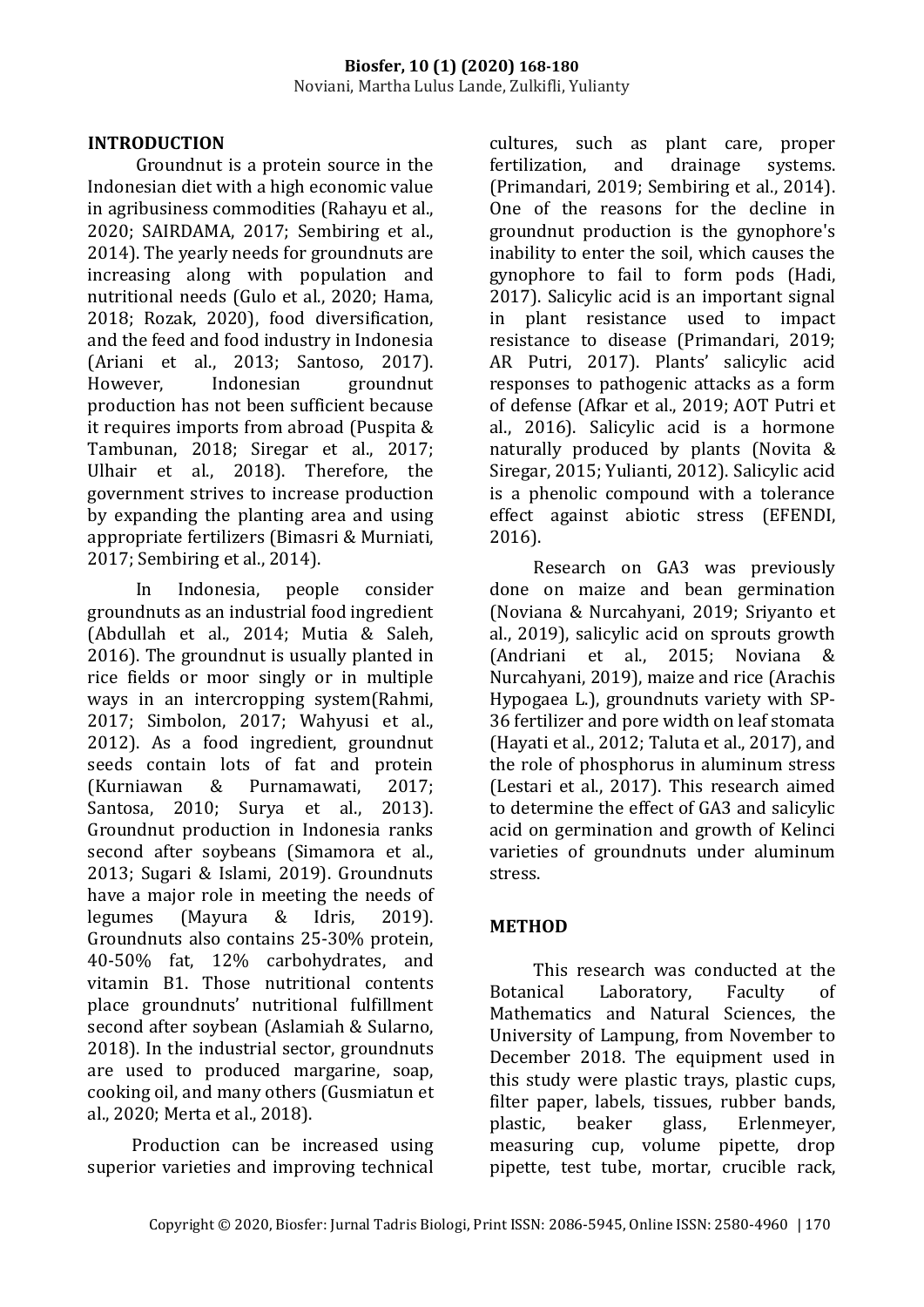digital scale, centrifuge, oven, UV spectrophotometry, knife, scissors, and ruler. The materials used in this study were groundnut seeds obtained from the Lampung Province Seed Center, Al (OH) 3, gibberellin hormone (GA3), salicylic acid, alcohol, and distilled water. This research was conducted using a 2 x 3 factorial experimental design. Factor A was Al (OH) 3 with the concentration levels of 0% w/v and 0.5% w/v.

There were 48 normally germinated seeds were selected. The container used for the sprouts was a plastic cup. A total of 24 plastic cups were washed and wiped dry. They were then labeled with the treatment and repeat combination notation. Furthermore, the plastic cups were coated with tissue and filter paper moistened with 0.1 ml of GA3, 5 ml of salicylic acid, a mixture of 0.1 ml of GA3, and a mixture of 0.1 ml of salicylic acid. Each plastic cup contained two sprouts. The germination variable was observed for 7 days after the treatment.

## **RESULTS AND DISCUSSION**

Each treatment combination was repeated four times so that the number of experimental units was 24. This study's variables were germination power, shoot length, fresh weight, dry weight, relative moisture content, and chlorophyll a, b, and

total. This study's parameters were all mean (u) values of all the growth variables of groundnut sprouts.

The Al (OH) 3 solution was made from 0.5 grams of Al (OH) 3 powder dissolved in 100 ml of distilled water to obtain a concentration of 0.5% w/v. Then, the GA3 solution was made from 0.1 gram of GA3 powder dissolved in 100 ml of distilled water to obtain a concentration of 0.1% w/v. Likewise, the salicylic acid solution was made from 0.1 gram of salicylic acid powder dissolved in 100 ml of distilled water to obtain a concentration of  $0.1\%$  w/v. The seeds were selected by soaking them in distilled water for 10 minutes. The floating seeds and wastes were removed, while the sinking seeds were taken to be germinated.

The selected seeds were then soaked in three levels, namely, GA3, Salicylic Acid, and mixtures of GA3 + Salicylic Acid. Also, there were three levels of concentration of Al (OH) 3, namely Al (OH) 3 5% w/v + GA3 , Al (OH) 3 5% w/v + Salicylic Acid, and Al (OH) 3 5%  $w/v + GA3 + Salicvlic$  Acid for 24 hours. The soaked groundnut seeds were spread out into six plastics covered with tissue paper and moistened with distilled water for germination. There were 600 deeds used to be placed in trays containing 100 seeds each. The effect of salicylic acid, GA3, and the combination of salicylic acid and GA3 is shown in Figure 1.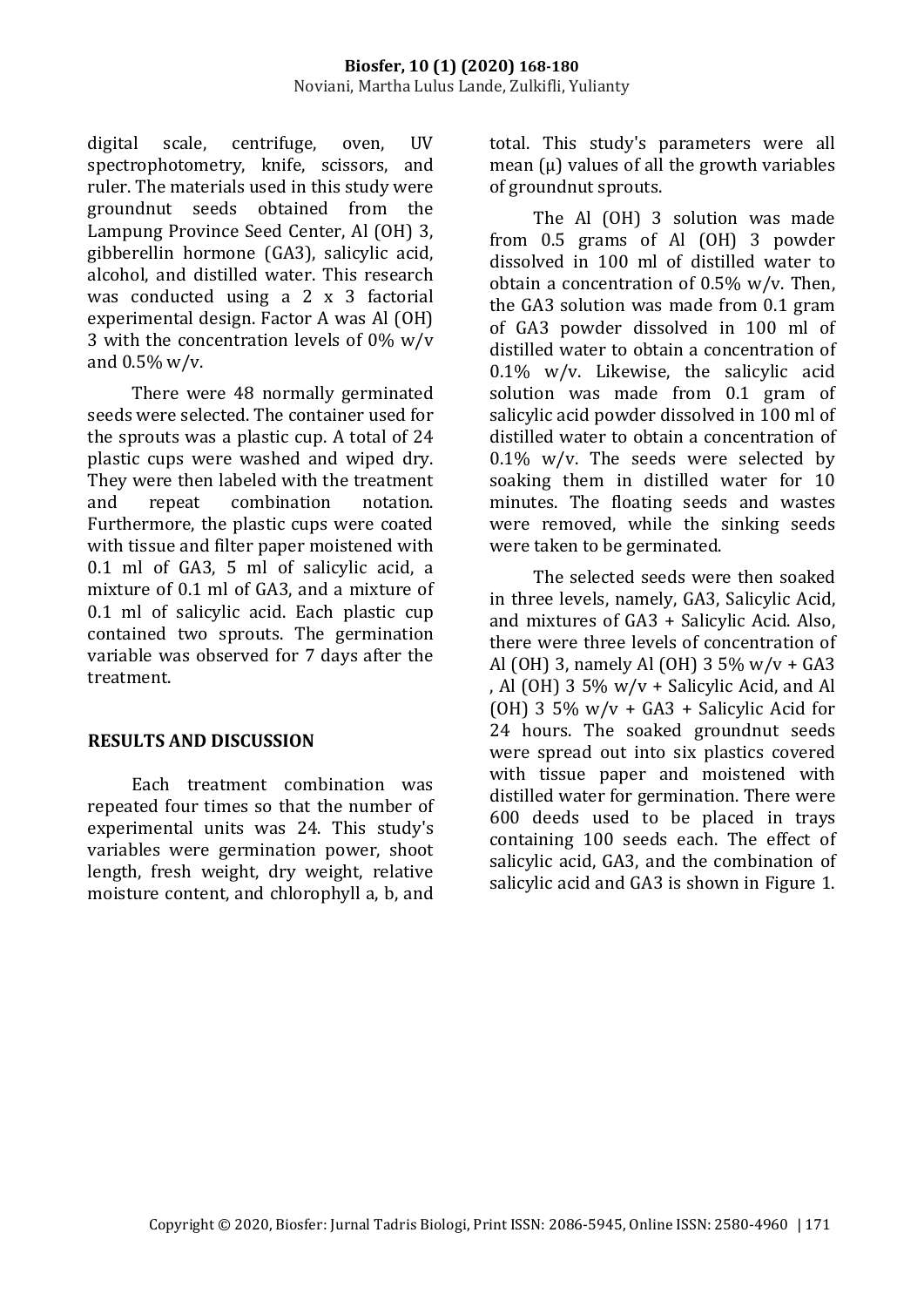#### **Biosfer, 10 (1) (2020) 168-180** Noviani, Martha Lulus Lande, Zulkifli, Yulianty



**Figure 1**. The Kelinci Variety Groundnut Sprouts At Various Concentrations of Salicylic Acid, GA3, and Salicylic Acid + GA3.

Aluminum toxicity (Al-toxicity) is one of the main factors limiting plant growth and development in many acid soils. The plasma membrane of root cells, especially the root apex, appears to be the main target of Al-toxicity. However, the strong interaction of Al3 +, the main toxic form of Al, with the oxygen donor ligands (proteins, nucleic acids, and polysaccharides) inhibits cell extension, cell division, and transport (Koentjoro & Biotech, 2020).

The results of this study indicated that under normal growth conditions, GA3 + SA was more effective in encouraging seed germination seeds compared to salicylic acid and GA3. Likewise, SA was more effective than GA3 in encouraging the seed germination. GA3 + AS was more effective than SA and GA3 in encouraging the seed germination. GA3 was more

effective than the SA in encouraging the seed germination (Sofiana & Syaban, 2017). The germination success depends on two important physiological processes: the absorption of water by the seeds (imbibition) and the hydrolysis of starch to glucose as the main substrate in the respiration process. The α amylase enzyme catalyzes the hydrolysis of starch, while glucose is the main energy source for the germination process.

The simple effect analysis showed that at the GA3 level, Al (OH) 3 treatment decreased the average shoot length. In salicylic acid treatment, there was no significant shoot length difference between the control and Al (OH) 3. Likewise, at the level of GA3 + AS, there was no significant difference in the mean shoot length between control and Al (OH) 3.

| Table 1. Simple Effect Analysis of Al (OH) 3 at each level of ZPT on Shoot Lenght of |
|--------------------------------------------------------------------------------------|
| Kelinci Variety Groundnut.                                                           |

|           |         | <b>ZPT</b>       |                   |                   |
|-----------|---------|------------------|-------------------|-------------------|
|           | Level   | GA3              | US                | $G_A3 + US$       |
| Al (OH) 3 | Control | $4.25a \pm 0.57$ | $4.88a \pm 0.54$  | $4.075a \pm 0.22$ |
|           | 0.5%    | $2.75a \pm 0.32$ | $4.23a \pm 0.144$ | $4.80a \pm 0.43$  |
|           |         |                  |                   |                   |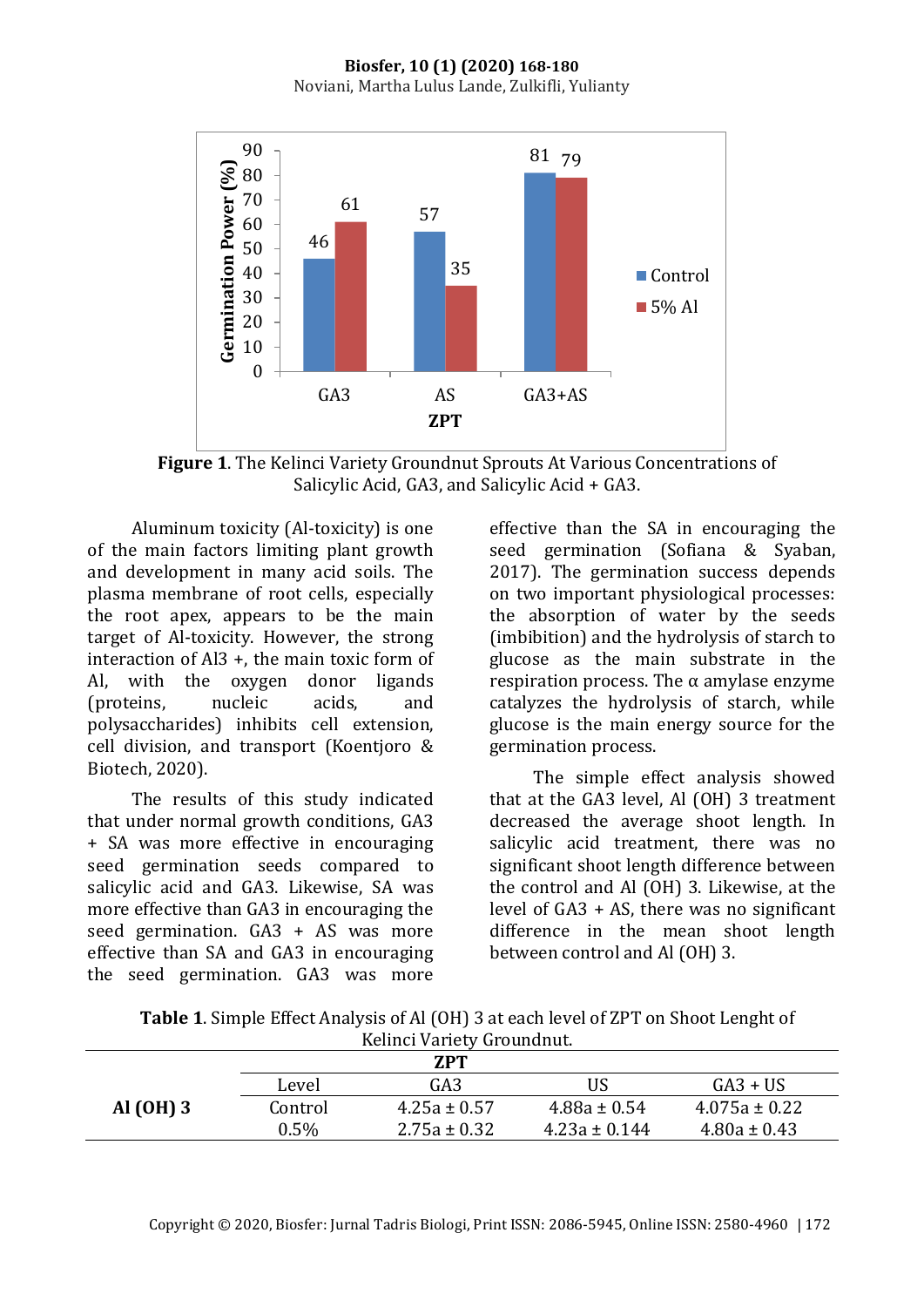**Biosfer, 10 (1) (2020) 168-180** Noviani, Martha Lulus Lande, Zulkifli, Yulianty



**Figure 2.** Simple Effect Analysis of Al (OH) 3 at each level of ZPT on Shoot Length of Kelinci Variety Groundnut.

The effect of salicylic acid, GA3, and the combination of salicylic acid and GA3 on the shoot length of Kelinci variety groundnut under aluminum hydroxide stress is shown in Figure 2. The Levene test at a significant value of 5% found that the population variety was homogeneous

(attachment 1  $p$  > 0.05). The results showed that aluminum had no significant effect on shoot length, while ZPT significantly affected shoot length. The interaction between aluminum and ZPT had a significant effect on shoot length.

**Table 2**. Simple Effect Analysis of ZPT at Each Level of Al (OH) 3 on Shoot Length of

| Groundnut.  |         |                  |                                    |             |
|-------------|---------|------------------|------------------------------------|-------------|
| <b>7.PT</b> |         |                  |                                    |             |
|             | Level   | GA <sub>3</sub>  | US                                 | $G_A3 + US$ |
| Al (OH) 3   | Control | $4.25a \pm 0.57$ | $4.88a \pm 0.54$ $1.075a \pm 0.22$ |             |
|             | $0.5\%$ | $2.75a \pm 0.32$ | $.23ab \pm 0.144$ 4.80b $\pm 0.43$ |             |



**Figure 3**. The Interaction Curve between ZPT and AL (OH) 3 on Shoot Length.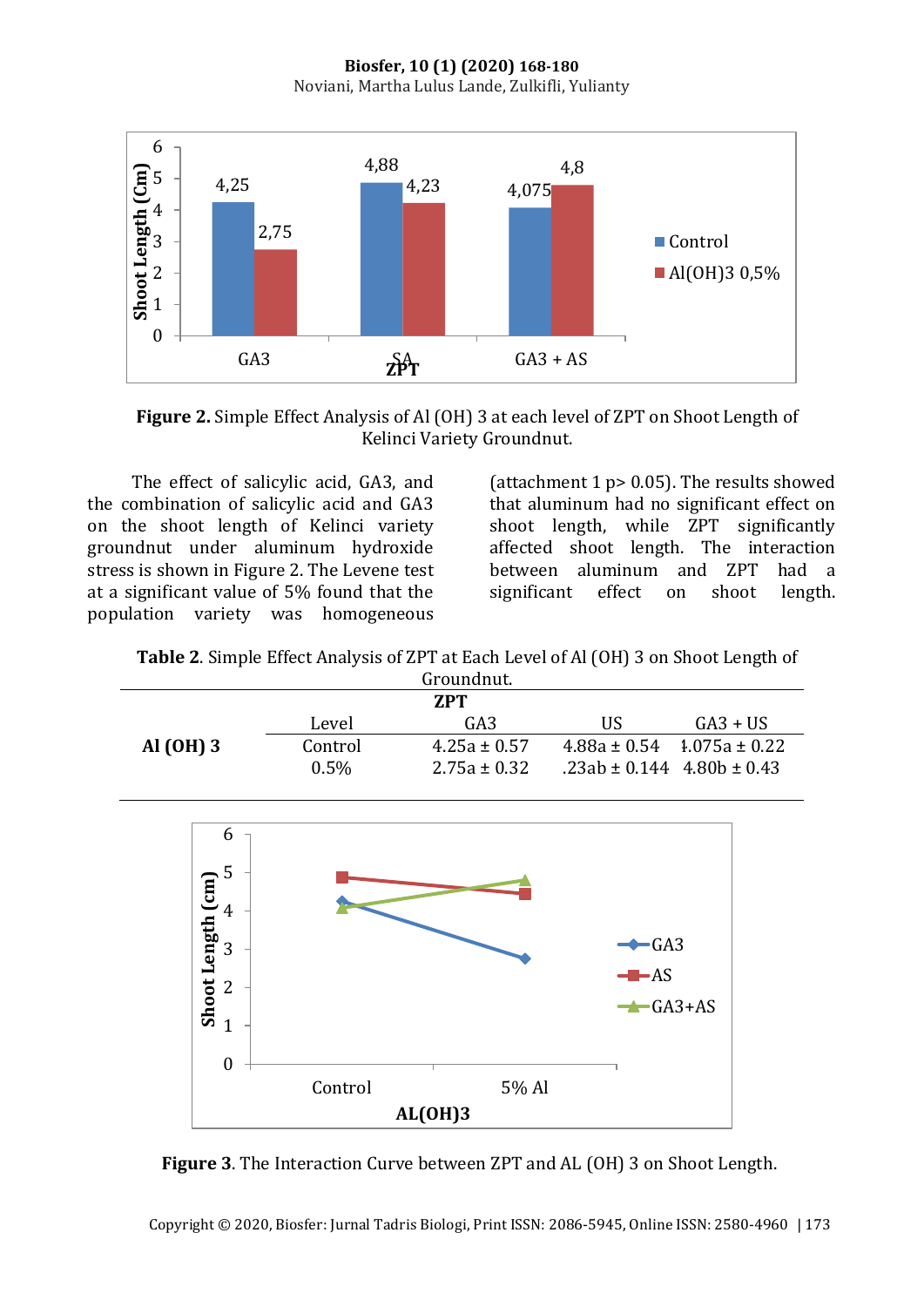Based on the interaction between Al (OH) 3 and GA3, salicylic acid tended to reduce the average length of groundnut shoots. In contrast, the interaction between Al (OH) 3 tended to increase the shoot length. The effect of salicylic acid, GA3, and the combination of salicylic acid and GA3 on the fresh weight of Kelinci variety groundnuts under aluminum hydroxide stress is shown in Figure 4.

**Table 3**. Simple Effect Analysis of ZPT at Each Level of Al (OH) 3 on Fresh Weight of Groundnut Sprouts.

| <b>ZPT</b>  |                |        |        |            |
|-------------|----------------|--------|--------|------------|
| Al $(OH)$ 3 | Level          | GA3    | US     | $GA3 + US$ |
|             | Control        | 0.815  | 1,198  | 0.895      |
|             | Al (OH) 3 0.5% | 0.864  | 1,728  | 0.955      |
|             | Marginal mean  | 0.839a | 1,463b | 0.925ac    |

The Levene test at a 5% significant level showed that ZPT had a significant effect on sprouts' fresh weight. However,

Al (OH) 3 and its interaction with ZPT had no significant effect on sprouts' fresh weight.



**Figure 4**. Main Effect Analysis of ZPT on Fresh Weight of Kelinci varieties Groundnut Sprouts

The main effect analysis showed that groundnut sprouts' response to GA3, salicylic acid, and GA3 + salicylic acid was relatively different. Salicylic acid had a higher stimulating effect than GA3 and GA3 + salicylic acid. Fresh weight is determined by the dry weight and relative moisture content of the sprouts. The water absorption rate by the roots and the rate of

transpiration by the leaves determine the fresh weight of sprouts (Istiqhomah et al., 2019; Nio & Torey, 2013; Prasetya et al., 2019). The allocation of food reserves from seeds or endosperm determines the dry weight of the plant. The results showed that the effect of ZPT did not depend on growing conditions. The fresh weight of sprouts did not differ relative to normal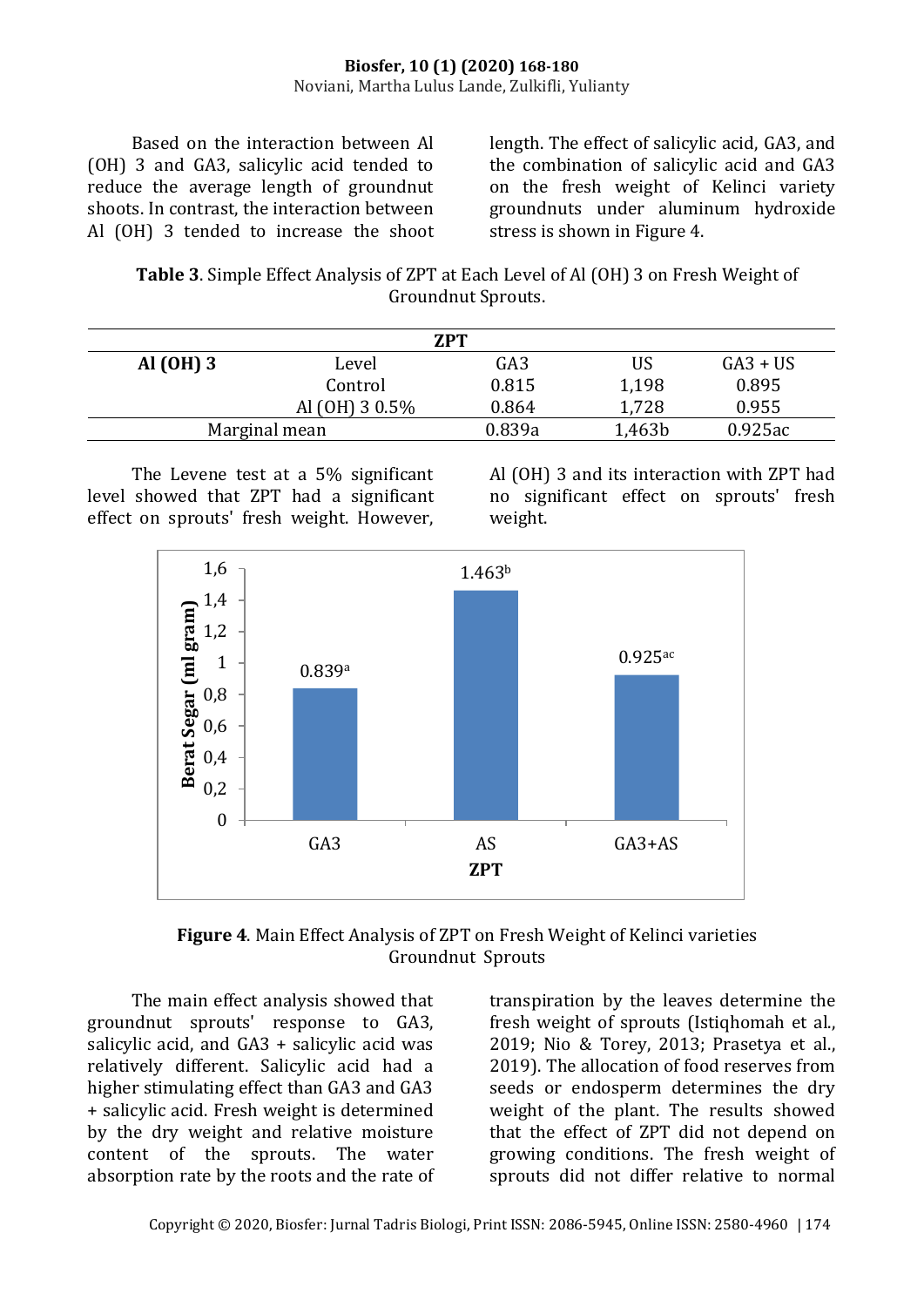#### **Biosfer, 10 (1) (2020) 168-180** Noviani, Martha Lulus Lande, Zulkifli, Yulianty

growth and aluminum stress conditions. SA was relatively better at stimulating water uptake by roots than GA3 and GA3 + SA (Kartawijaya, 2014).

The effect of ZPT and its interaction with Al (OH) 3 on Kelinci variety groundnut sprouts' dry weight is shown in Table 4.

**Table 4.** The Average Dry Weight of Kelinci Variety Groundnut Sprouts

| 7.PT      |                  |                   |                   |                   |
|-----------|------------------|-------------------|-------------------|-------------------|
| Al (OH) 3 | Level            | GA <sub>3</sub>   | US                | $G_A3 + US$       |
|           | Control          | $0.251 \pm 0.055$ | $0.286 \pm 0.020$ | $0.260 \pm 0.025$ |
|           | Al $(OH)$ 3 0.5% | $0.328 \pm 0.065$ | $0.371 \pm 0.067$ | $0.294 \pm 0.048$ |

The Levene test at the 5% significant level showed that the population variety was homogeneous. Uniform analysis at the 5% significant level showed that ZPT, Al (OH) 3, and their interactions had no significant effect. The effect of ZPT and its interaction with Al (OH) 3 on Kelinci variety groundnut sprouts' relative moisture content is shown in Table 5.

**Table 5.** The Average Relative Moisture Content of Kelinci Variety Groundnut Sprouts

| <b>ZPT</b> |                |                 |                |                |  |
|------------|----------------|-----------------|----------------|----------------|--|
| Al (OH) 3  | Level          | GA <sub>3</sub> | US             | $G_A3 + US$    |  |
|            | Control        | $70.0 \pm 5.5$  | $73.8 \pm 5.1$ | $70.7 \pm 3.1$ |  |
|            | Al (OH) 3 0.5% | $63.0 \pm 4.0$  | $77.2 \pm 5.7$ | $69.2 \pm 3.7$ |  |

The Levene test at the 5% significant level showed that the population variance was homogeneous. Uniform analysis at the 5% significant level showed that ZPT, Al (OH) 3, and their interactions had no significant effect. The aluminum stress condition did not affect the dry weight and relative moisture content of groundnut sprouts. Therefore, aluminum toxicity did not affect the allocation of food reserves. Likewise, the same phenomenon was found in the relative moisture content.

## **CONCLUSION**

Based on the analysis, it can be concluded that a mixture of GA3 solution and SA solution was more effective than a single GA3 solution or SA solution in overcoming Al-toxicity on germination and growth of Kelinci variety groundnut sprouts. It is suggested to research the effects of a mixture of GA3 and SA solutions on germination and other sprouts' growth.

## **REFERENCES**

- Abdullah, AB, Rusli, A., & Badron, R. (2014). The improvement of the Langkose Nuts Production Process in Home Industries in Pinrang. Ngayah: Science and Technology Application Magazine, 5 (1).
- Afkar, R., Sitepu, FET, & Hasanah, Y. (2019). Growth and Production Response of Wilis (Glycine Max (L.) Merril.) Soybean Variety to Salicylic Acid and Chitosan Applications. Journal of Tropical Agriculture, 6 (1), 153– 159.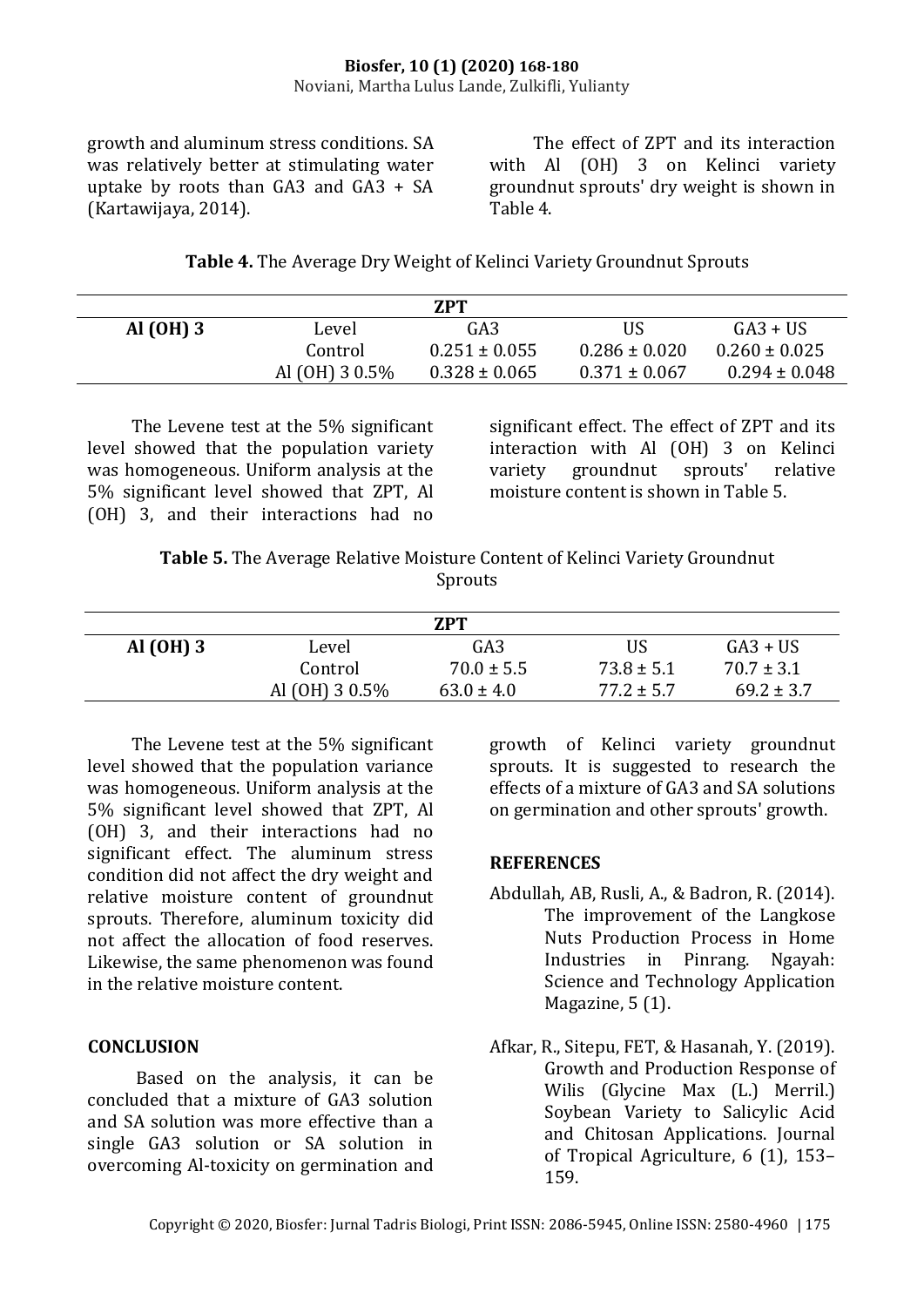- Andriani, A., Zulkifli, Z., & Handayani, TT (2015). Effect of Salicylic Acid on the Growth of Upland Rice Sprouts of Situ Bagendit Varieties. Proceedings of the National Seminar on Agricultural Technology Development.
- Ariani, M., Hermanto, GS, Hardono, S., & Ts, W. (2013). Study of Local Food Diversification Development Strategies. Report on the Study of Actual Issues of Agricultural Development Policy. Center for Socio-Economic and Agricultural Policy. Bogor.
- Aslamiah, ID, & Sularno, S. (2018). Groundnut Growth and Production's response to Increasing Concentration of Organic Fertilizers and Reducing Doses of Inorganic Fertilizers. Proceedings of Semnastan, 115–126.
- Bimasri, J., & Murniati, N. (2017). Exploration of the Benefits of Eggshell Waste to Increase Soybean (Glycine Max L. Merril) Production in Ultisol Soil. Chlorophyll: Journal of Agricultural Sciences Research, 12 (1), 52–57.
- Efendi, MY (2016). Effect of Salicylic Acid Concentration on Growth of Koro Sword Nuts (Canavalia Ensiformis L) in Ultisol Soil. Student Scientific Journal of the Faculty of Agriculture, 3 (2).
- Gulo, YS, Marpaung, RG, & Manurung, AI (2020). The Effect of Npk Mutiara Fertilizer and the Number of Seeds per Planting Hole on the Growth and Production of Groundnuts of Tasia I Variety (Arachis Hypogaea L.).

Journal of Darma Agung, 28 (3), 525–548.

- Gusmiatun, G., Palmasari, B., & Riani, E. (2020). The Effect of Phosphate Fertilizer With Different Dosages And Frequency On The Growth And Production Of Groundnuts (Arachis Hypogaea L. Merr). Chlorophyll: Journal of Agricultural Sciences Research, 14 (2), 98–101.
- Hadi, MA (2017). Effect of Giving Mushroom Baglog Waste Compost and Sheep Manure on Growth and Yield of Groundnut (Arachis Hypogaea L.) Varieties of Sheep. Uin Sunan Gunung Djati Bandung.
- Pest, S. (2018). Utilization of Tofu Dregs Compost for Growth and Production of Groundnut (Arachis Hypogaea L.). Perbal: Journal of Sustainable Agriculture, 6 (3), 48–58.
- Hayati, M., Marliah, A., & Fajri, H. (2012). Effect of Varieties and Doses of Sp-36 Fertilizer on Growth and Yield of Groundnut (Arachis Hypogaea L.). Agrista Journal, 16 (1), 7–13.
- Istiqhomah, S., Mukaromah, AS, & Rusmadi, R. (2019). Effect of MS0 Medium Density on In Vitro Germination of Corn Kernels (Zea Mays L., Var. "Local"). Al-Hayat: Journal Of Biology And Applied Biology, 2 (2), 68–75.
- Kartawijaya, I. (2014). National Seminar Proceedings. Proceedings of the National Seminar on Indonesian Tropical Biodiversity and Ecology (Bioeti), Andalas University, 1.
- Koentjoro, MP, & Biotech, M. (2020). Dynamics of Bacterial Cell Wall Structure. Jakad Media Publishing.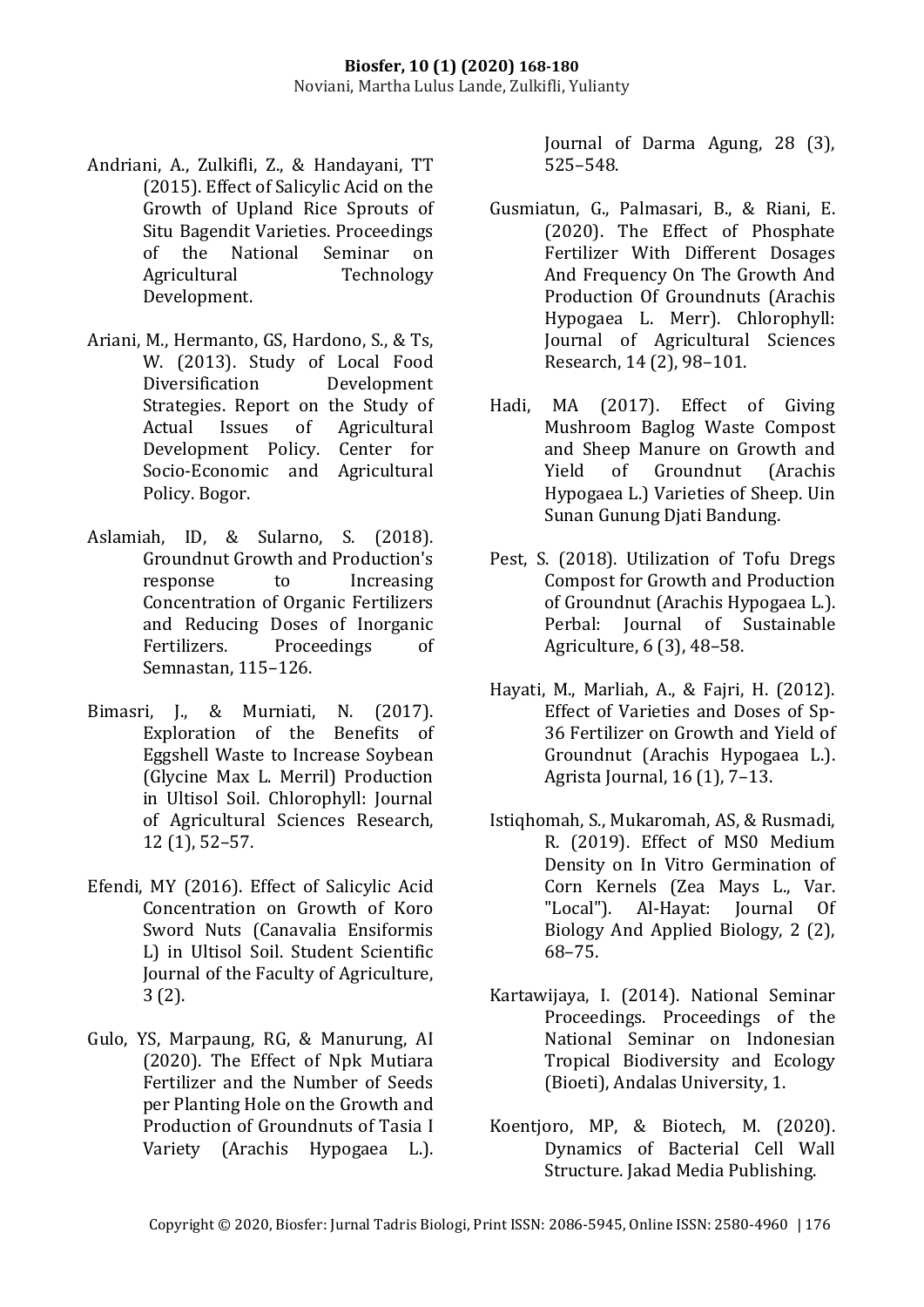- Kurniawan, RM, & Purnamawati, H. (2017). Response of Growth and Production of Groundnut (Arachis Hypogaea L.) to Groove Planting System and Type of Fertilizer. Agrohorti Bulletin, 5 (3), 342–350.
- Lestari, T., Ardie, SW, & Sopandie, D. (2017). The Role of Phosphorus in Increasing Sorghum Plant Tolerance to Aluminum Stress. Journal of Indonesian Agronomy (Indonesian Journal Of Agronomy), 45 (1), 43– 48.
- Mayura, E., & Idris, H. (2019). Utilization of Citronella Distillation Waste as Organic Fertilizer for Growth and Production of Groundnuts (Arachis Hypogea L.). Journal Of Applied Agricultural Science And Technology, 3 (1), 67–72.
- Merta, JS, Asminar, A., & Is, A. (2018). Dynamics of Groundnut Price Offer Response Between Bungur Market, Bungo Regency and Sarinah Market, Tebo Regency. Jas (Journal of Agri Sains), 2 (2).
- Mutia, U., & Saleh, C. (2016). Test of Lactic Acid Levels in Groundnut Cheese (Arachis Hypogaea L.) Based on Time Variations and Concentrations of Lactobacillus Bulgaricus and Streptococcus Lactis Bacteria. Mulawarman Journal of Chemistry, 10 (2).
- Nio, SA, & Torey, P. (2013). Root Morphological Characters As Water-Deficit Indicators In Plants. Journal of Bios Logos, 3 (1).
- Noviana, N., & Nurcahyani, E. (2019). The Interaction Effect Between Peg, Ga3, And Salicylic Acid Treatment On The

Growth Of Sweet Corn (Zea Mays Saccharata Sturt) Cultivar Bimmo. Journal of Applied Agricultural Research,  $10$  (Xx),  $X - Xx$ .

- Novita, A., & Siregar, LA (2015). Response to Growth and Production of Rosella (Hibiscus Sabdariffa L.) in Saline Soil with Salicylic Acid and Giberellin (Ga3). Journal of Tropical Agriculture, 2 (3), 258–263.
- Prasetya, Y., Astuti, YTM, & Rahayu, E. (2019). Effect of Dormancy Breaking on Mucuna Bracteata Seeds. Agromast Journal, 1 (1).
- Primandari, D. (2019). Effect of Combination of Ga3 and Salicylic Acid on Germination and Sprouts Growth in Groundnut (Arachis Hypogaea L.) Kelinci Cultivars Under Aluminum Stress.
- Puspita, DE, & Tambunan, SB (2018). Growth and Production Capacity of Four Groundnut (Arachis Hypogea L.) Varieties. Serambi Saintia: Journal of Science and Applications, 6 (2).
- Putri, AOT, Hadisutrisno, B., & Wibowo, A. (2016). Effect of Arbuscular Mycorrhizal Inoculation on Bibiit Growth and Clove Leaf Spot Disease Intensity. Journal of Forest Plant Breeding, 10 (2), 145–154.
- Putri, AR (2017). Characterization of Cattleya (Cattleya Sp. Lindl.) Plantlets from Salicylic Acid Induction and Mycorrhizal Inoculation (Rhizoctonia Sp.) In Vitro.
- Rahayu, A., Rahayu, MS, & Manik, SE (2020). The Role of Various N Sources on the Growth and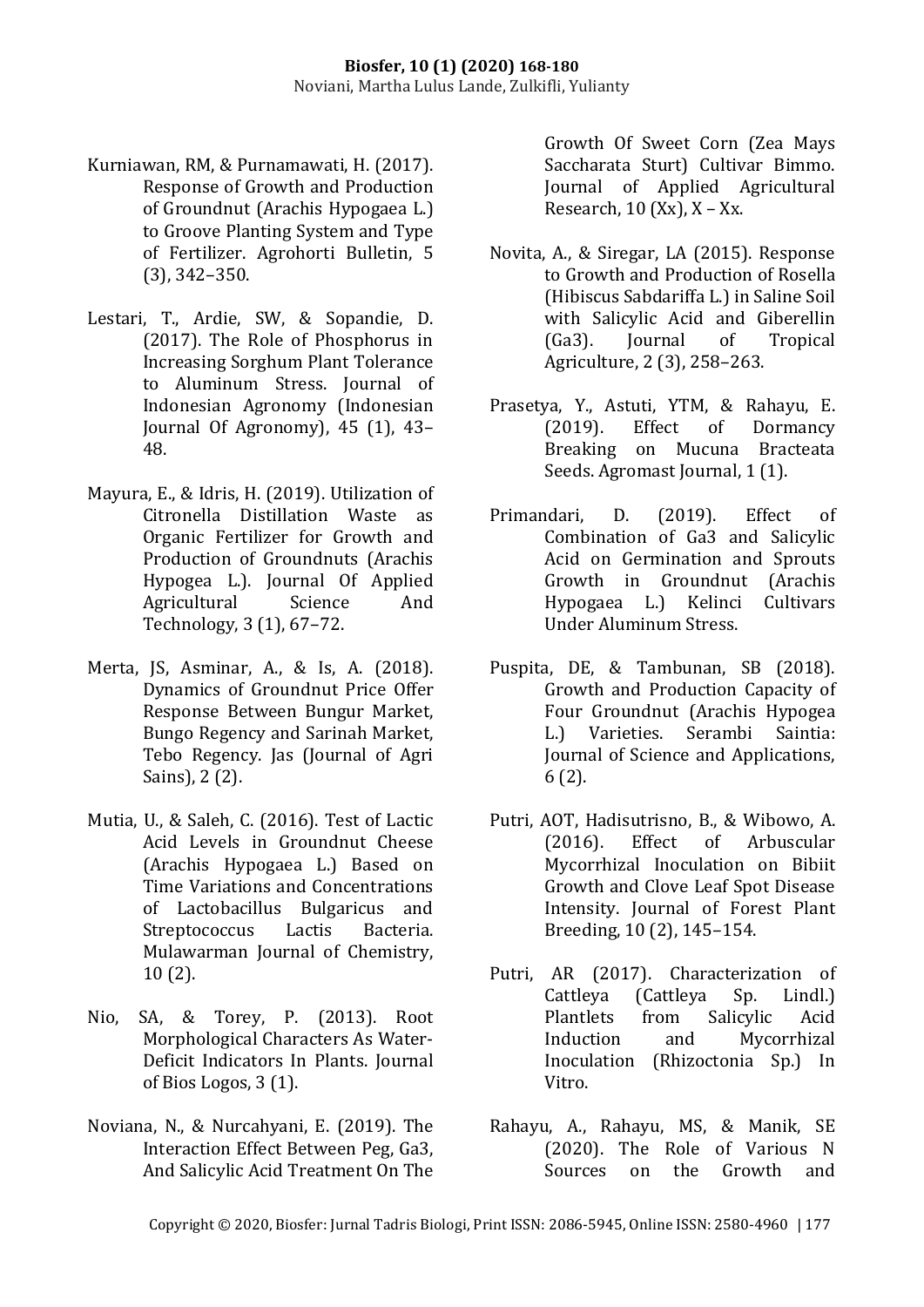Production of Various Groundnut Plant Varieties (Arachis Hypogaea L). Agriland Journal of Agricultural Sciences, 8 (1), 89–93.

- Rahmi, N. (2017). The Relevance of the Curriculum and the Concrete Form of Arabic Learning Objectives. An Nabighoh: Journal of Arabic Language Education and Learning, 19 (1), 107–126.
- Rozak, A. (2020). Effect of Manure Dose and Plant Distance on Growth and Production of Groundnut (Arachis Hypogaea L.) in Saline Fields. Biofarm: Agricultural Scientific Journal, 16 (2).
- Sairdama, SS (2017). Analysis of Marketing Margin for Groundnut (Arachis Hypogaea L.) Commodity in Karadiri 1 Village, Wanggar District, Nabire Regency. Fapertanak Journal: Journal of Agriculture and Animal Husbandry, 2 (2), 48–587.
- Santosa, BS (2010). Defatting Technology Innovation: Opportunities for Increasing Diversification of Groundnut Products in the Agricultural Industry. Agricultural Innovation Development, 3 (3), 199–211.
- Santoso, AD (2017). Potential and Constraints in the Development of Sago as a Feed, Food, Energy and Environmental Sustainability in Indonesia. Journal of Environmental Engineering, 10 (2).
- Sembiring, M., Sipayung, R., & Sitepu, FE (2014). Growth and Production of Groundnuts with the Compost of Empty Palm Bunches at Different Stowing Frequencies. Journal of the

Agroecotechnology University of North Sumatra, 2 (2), 98329.

- Simamora, L., Sebayang, T., & Hutajulu, AT (2013). Analysis of Groundnut Farming Production and Income in North Tapanuli District (Case Study: Banuaji Iv Village, Adiankoting District). Journal Of Agriculture And Agribusiness Socioeconomics, 2 (5), 15065.
- Simbolon, FJ (2017). Analysis of Factors Affecting Groundnut Supply in North Sumatra. Methodagro, 3 (1), 37–44.
- Siregar, SH, Mawarni, L., & Irmansyah, T. (2017). Growth and Production of Groundnut (Arachis Hypogea L.) With Several Cultivation Systems And Microbial Associations: Growth And Yield Of Groundnut (Arachis Hypogea L.) To Some Tillage And Addition Of Microbe Association. Online Iournal of Agroecotechnology, 5 (1), 202–207.
- Sofiana, R., & Syaban, RA (2017). Application of Biourine Fertilizer on Yield and Seed Quality of Two Groundnut (Arachis Hypogaea L.) Varieties. Agriprima, Journal Of Applied Agricultural Sciences, 1 (1), 63–71.
- Sriyanto, FB, Employee, AS, & Sunaryo, S. (2019). The Effect of the Combination of Ga3 Hormones and Silica Fertilizer on the Quality and Quantity of Upright Bean Seeds (Phaseolus Vulgaris L.). Journal of Plant Production, 7 (8).
- Sugari, D., & Islami, T. (2019). Effect of Organic Fertilizer and Time of Weeding on Growth and Yield of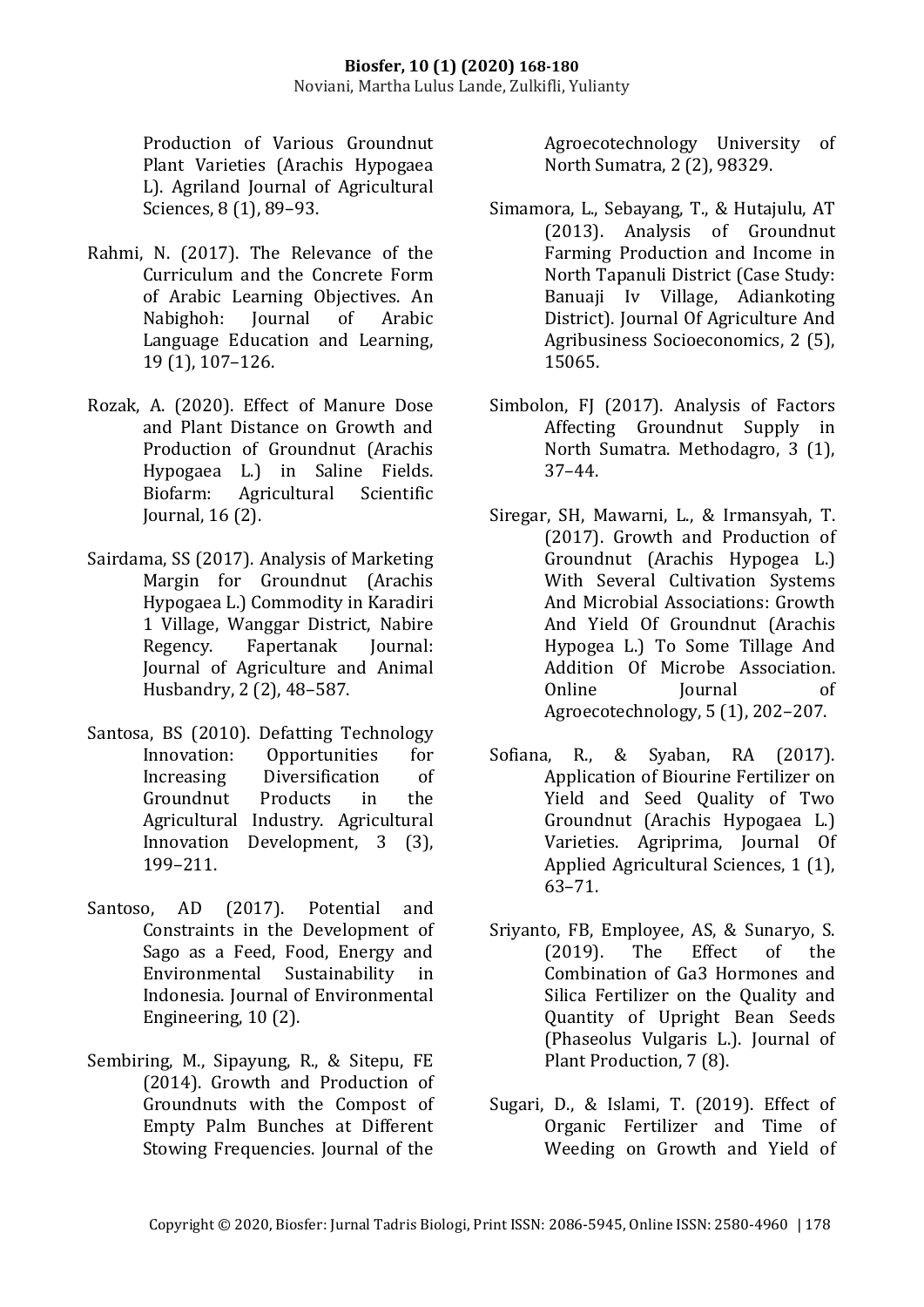Groundnut (Arachis Hypogaea L.). Journal of Crop Production, 6 (11).

- Surya, BSLRB, Raja, LRBSL, Damanik, BSJ, & Ginting, J. (2013). The Response of Groundnut Growth and Production to Tithonia Diversifolia Organic Ingredients and Sp-36 Fertilizer. Journal of Agroecotechnology, University of North Sumatra, 1 (3), 95345.
- Taluta, HE, Rampe, HL, & Rumondor, MJ (2017). Measurement of length and width of leaf stomata pores of several varieties of groundnut (Arachis Hypogaea L.). Mipa Journal, 6 (2), 1–5.
- Ulhair, M., Nurhayati, N., & Jumini, J. (2018). Effect of Bioboost and Guano Fertilizer on Growth and Yield of Groundnut (Arachis Hypogeae L.). Agricultural Student Scientific Journal, 3 (4), 53–64.
- Wahyusi, KN, D Skip, R., Ragilia, RP, & Kharisma, T. (2012). Groundnut Skin Charcoal Briquettes With Carbonization Process. Journal of Chemical Engineering, 6 (2), 70–73.
- Yulianti, T. (2012). Exploring the Potential of Endophytes to Improve Sugarcane Plant Health to Support Increased Sugar Production. Journal of Perspectives, 11 (2), 113–123.